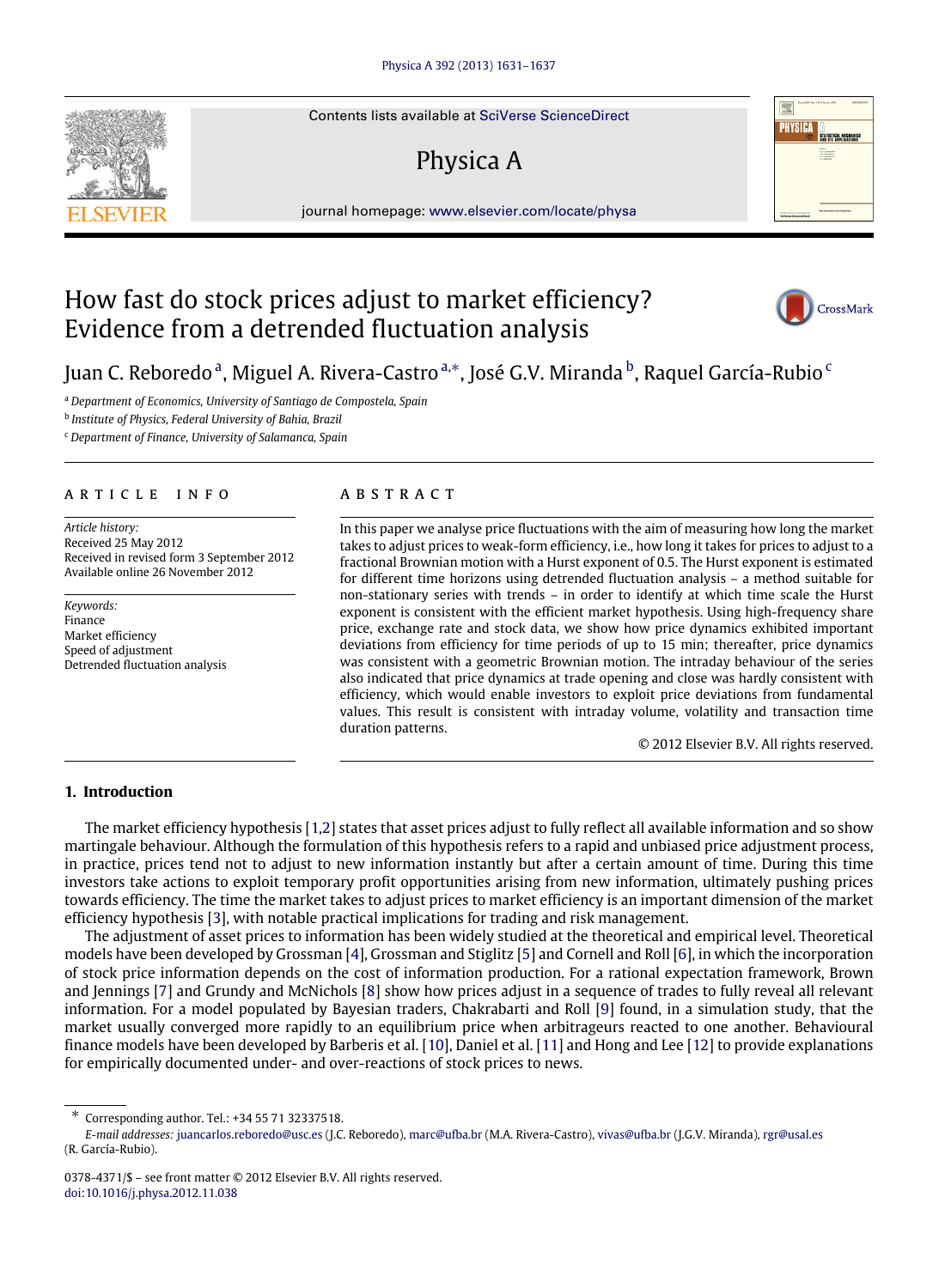Empirically, several studies have examined market efficiency in terms of the speed with which prices react to new information arising from any specific event e.g., [\[13\]](#page--1-12) or in a more general setting with no specific event identified e.g., [\[14\]](#page--1-13). Early tests of weak-form market efficiency employed the linear autocorrelation test and the Lo and Mackinlay variance ratio test [\[15\]](#page--1-14) for daily, weekly and monthly stock returns. However, those tests assume linearity e.g., [\[16,](#page--1-15)[17](#page--1-16)[,12\]](#page--1-11), so they only check for serial uncorrelatedness rather than for the martingale property of asset returns.

There is no reason to suppose that stock prices are intrinsically linear. Human error in reasoning or information processing (e.g., information bias or overconfidence) may explain information imperfections in financial markets [\[18\]](#page--1-17) that may give rise to price nonlinearity. Nonlinearity may also arise from price fads, rational speculative bubbles [\[17\]](#page--1-16) or the assumption that prices are the result of complex interactions between informed and uninformed traders in the market place. Nonlinearity in stock returns is crucial for forecasting see, e.g., [\[19](#page--1-18)[,20\]](#page--1-19) and for determining the speed of convergence to market efficiency since zero autocorrelation does not imply the martingale property of asset returns. Statistical tests developed by Hurst [\[21\]](#page--1-20), Brock et al. [\[22\]](#page--1-21) and Peng et al. [\[23\]](#page--1-22) are considered superior to the linear autocorrelation tests as they are able to detect the presence of short- and long-term dependence. Based on those tests, we propose a different approach to the problem of measuring the adjustment time of security prices towards weak-form market efficiency. This approach is based on employing detrended fluctuation analysis (DFA) [\[23\]](#page--1-22) for different intraday time scales in order to identify the time horizon necessary for prices to adjust to a fractional Brownian motion (fBm) with a Hurst exponent of 0.5. The chief advantages of the DFA methodology compared with traditional methods (e.g., Hurst analysis, rescaled range statistic, root mean square, time-varying long-range dependence) are that (a) it allows self-similarity to be detected in nonstationary time series and so allows, in turn, log price to be analysed, and (b) it avoids the spurious detection of apparent long-range correlation by excluding the intrinsic trend of the financial time series.

DFA has been used for dynamic analysis, among others, of heart rate variability [\[24\]](#page--1-23), human electroencephalographic fluctuations [\[25\]](#page--1-24) and economic and financial series [\[26–32\]](#page--1-25). In particular, DFA has been recently employed to study market efficiency [\[33–37\]](#page--1-26), even though all the existing empirical studies using DFA have analysed the efficiency at specific time scales without analysing the time the market takes to achieve weak-form efficiency. This is the focus of our study.

The remainder of the article is organized as follows. Section [2](#page-1-0) provides a brief theoretical review and describes the DFA methodology for estimating the Hurst parameter to quantify the speed of adjustment of prices to a random walk; Section [3](#page--1-27) describes our data; Section [4](#page--1-28) reports our empirical results; and, finally, Section [5](#page--1-29) concludes the article.

#### <span id="page-1-0"></span>**2. Methodology**

The time dependence structure of a stochastic process can be captured by the autocorrelation function. Long memory, characterized by autocorrelations at very high lags, creates persistence (anti-persistence) in the series over long time horizons. In such cases, autocorrelation declines at a hyperbolic rate that is slower than the exponential rate in standard autoregressive moving average (ARMA) processes. Mills [\[38\]](#page--1-30) suggested that many empirically observed time series, even though they may appear to satisfy the assumption of stationarity with or without differentiation, seem to exhibit dependence between distant observations that, even if small, is by no means negligible. The many approaches to estimating the long memory parameter (fractional differencing) include, in financial time series, the autoregressive fractionally integrated moving average model, ARFIMA (*p*, *d*, *q*), which has the desired ability to match the slow decay of the autocorrelation functions. The difference between the ARFIMA (*p*, *d*, *q*) model and the autoregressive integrated moving average model, ARIMA (*p*, *d*, *q*), is that the former does not restrict the parameter *d* to being an integer value but allows it to take a fractional value. For noninteger values of *d*, the autocorrelation declines hyperbolically. When 0 < *d* < 0.5 the ARFIMA process is said to exhibit long memory with positive dependence. For  $d = 1$  the ARFIMA process is therefore identical to an ARIMA in that the autocorrelations decay exponentially. For  $d = 0$ , the ARFIMA process is reduced to an ARMA process and exhibits only short memory and for −0.5 < *d* < 0 the ARFIMA process exhibits long memory with negative dependence.

#### *2.1. Hurst exponent*

To quantify financial fluctuations it is necessary to calculate and graph the autocorrelation function for price changes in a log–log plot. Obtained is a power law equation where the slope is the scaling exponent *H*, invariant under appropriate changes. Different techniques based on fractal analysis suggest that market data exhibit temporal correlations and fat-tailed probability distributions. Temporal correlation means that volatile fluctuations tend to occur with a particular trend, while fat-tailed probability distribution means that a more extreme event might be more frequent than a normally distributed event. The fractal concept, which is linked to time scale invariance, is used to identify the order in characteristic nonlinear problems.

DFA is a method developed by Peng et al. [\[23\]](#page--1-22), Moreira et al. [\[39\]](#page--1-31), Peng et al. [\[40\]](#page--1-32) and used to determine the quantitative Hurst exponent *H*, which represents the correlation properties of a signal. Based on analysing fluctuations in a time series for different time scales, DFA focuses on removing the trend of a signal, which should not be related to the correlation properties of the signal. A trend may be produced by joint price movements in other markets. Under these circumstances it is very important to be aware if the trend can be filtered, as an intrinsic trend may be related to the local signal fluctuation properties. In general, DFA-*q* is the variable used to eliminate the first-order trend *q* = 1; in other words, the function